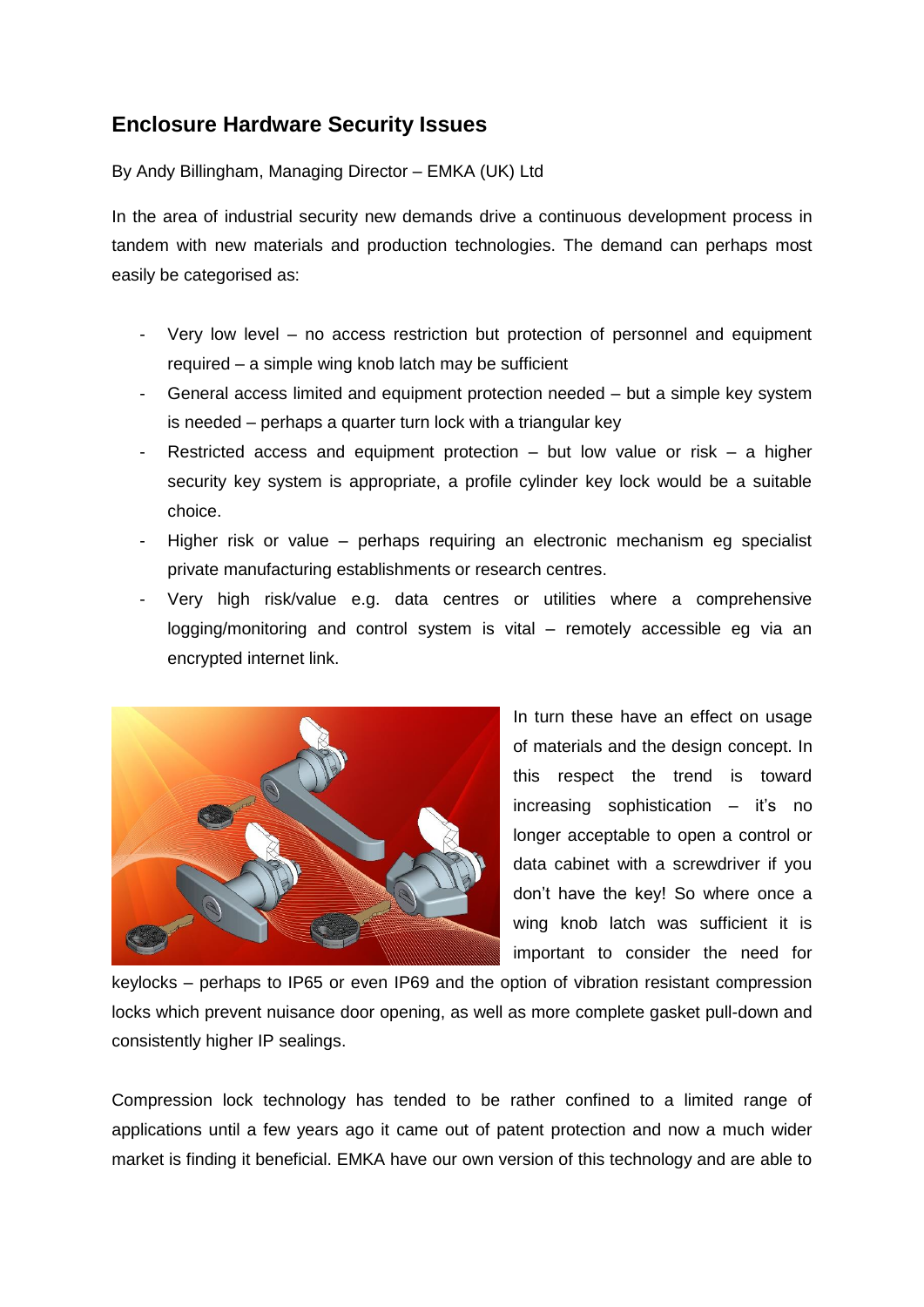bring our special expertise in design/manufacture to provision of many compression latch variants.

The question is simply "is a compression facility beneficial and where?" Well certainly the anti-vibration role of these locks is excellent in preventing opening of panels such as on trucks, railway rolling stock gensets, aircon and heating and ventilating systems. The answer is increasingly "yes".

Compression lock/latches are valuable in environments where health and safety are critical in that people must be protected from the equipment they are operating and sometimes even from themselves. This is often a high priority where parallel developments in hygiene regulations have led to more use of stainless steel and designs without cavities which would collect debris and are so more easily cleaned – a move which has also led to increased use of high degrees of IP sealing to resist frequent high pressure washes. Here too developments in manufacturing technologies have enabled stainless steel and engineering plastics to be produced more cheaply, more accurately and with smoother more robust designs.

The ubiquitous ¼ turn latch lock changes incrementally as customers demand smooth, cavity-free designs suited to food processing plants and high sealing to withstand regular pressure washing.

Plastics are no longer in the dark ages and new generations of reinforced engineering grades enable tolerances to be reduced, leading to closer fitting, more robust assemblies which slide more easily with better operator feel and better sealing. These are now often the first port of call for corrosion resistant installations and so can frequently replace expensive metals.

Parallel developments continue elsewhere in enclosure hardware – it is amazing how usage has changed and how products have changed to meet those needs. For similar reasons – enhanced environmental requirements, cost and user friendliness – swinghandles are now produced with "O" rings and PUR seals giving excellent sealing for all applications. Glass reinforced polyamide was introduced as the industry developed slim, strong handle designs alongside stainless steel variants in AISI 304 or 316.

These reinforced machine grade plastics are extremely capable - such that robust antivandal designs are possible in these and in zinc die, sometimes in combination with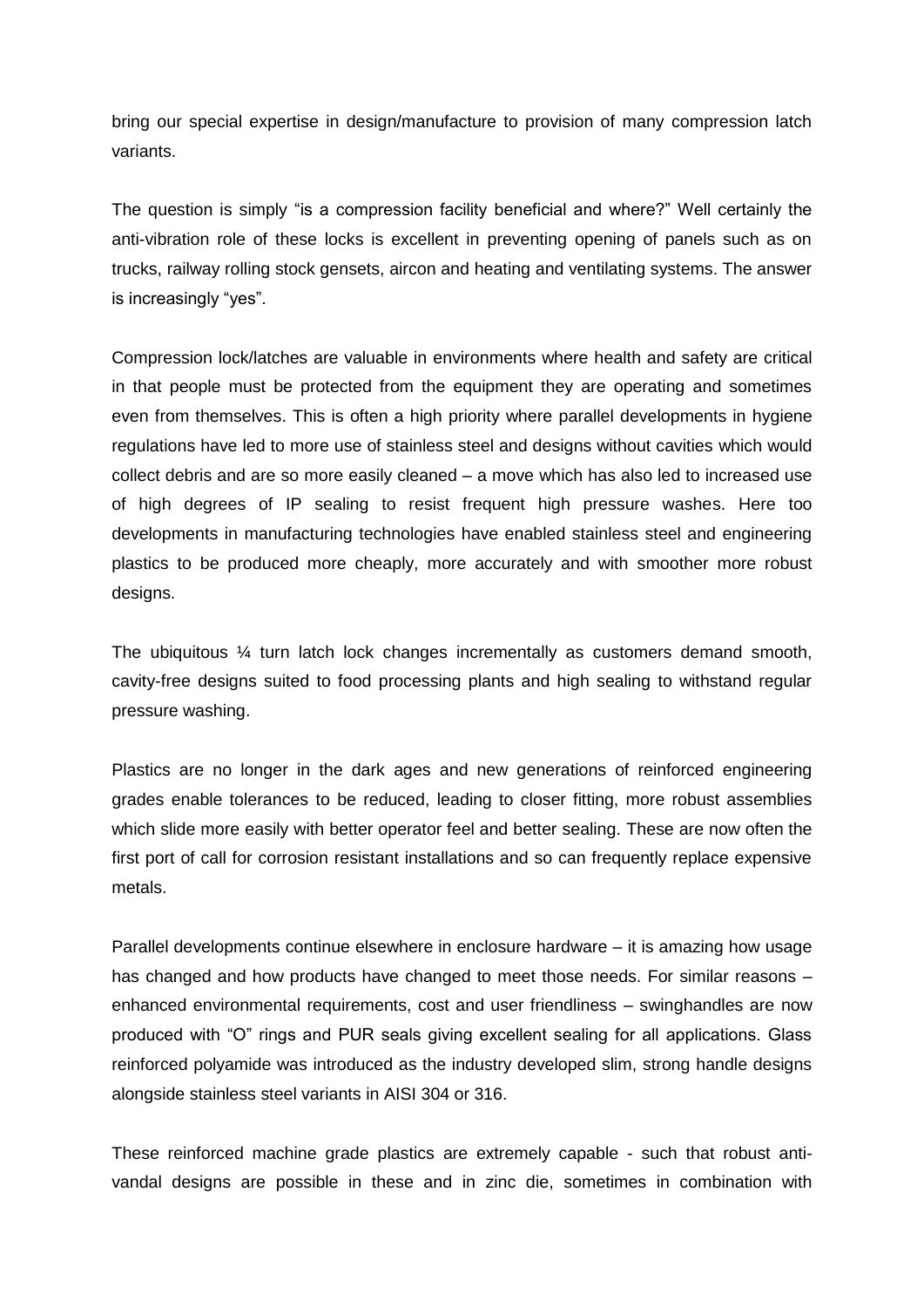components – often complimented by low profile escutcheons and inset handles for sealing and anti-tamper purposes.

We now have a variety of advanced mechanical solutions such as interchangeable lock cylinders which can be removed and replaced at any point in the installation process. Innovation with regard to mainstream control and equipment cabinets or enclosures is exemplified in the 1325 swinghandle design which takes modular flexibility to a new level in this market. Designed specifically for electrical/electronic cabinets the stylish 1325 enables lock selection even after installation with a complete range of inserts to match common industry requirements.



plastics and manufacturing techniques.

A significant feature here is this ability to swap the lock mechanism at any stage thus enabling flexibility at production and installation stages – even post installation. Along with a precision rod control system, the complete installation provides a quiet and robust operation resulting from optimal use of modern engineering

On the question of sealing we can now source pre-cut, pre-assembled and vulcanised gasket, installation-ready without messy cutting and gluing which has significant positive implications for sealing levels. EMC gaskets are mainstream, while a major demand has been identified for fire protection and high temperature gaskets in EPDM and silicone.

With increasing use of technologically driven solutions in all fields of industry the need for basic mechanical security is expanding rapidly and the new biometric/digital/card based systems are finding their way "down" to levels where once a cheaper  $\frac{1}{4}$  turn lock "would do", but is no longer considered appropriate.

Simple electronically verified swinghandle based protection has been developed, along with networked systems which can be remotely monitored and authorised. The Agent E standalone wireless system is one approach for single or small numbers of cabinets – ideal for industrial controls.